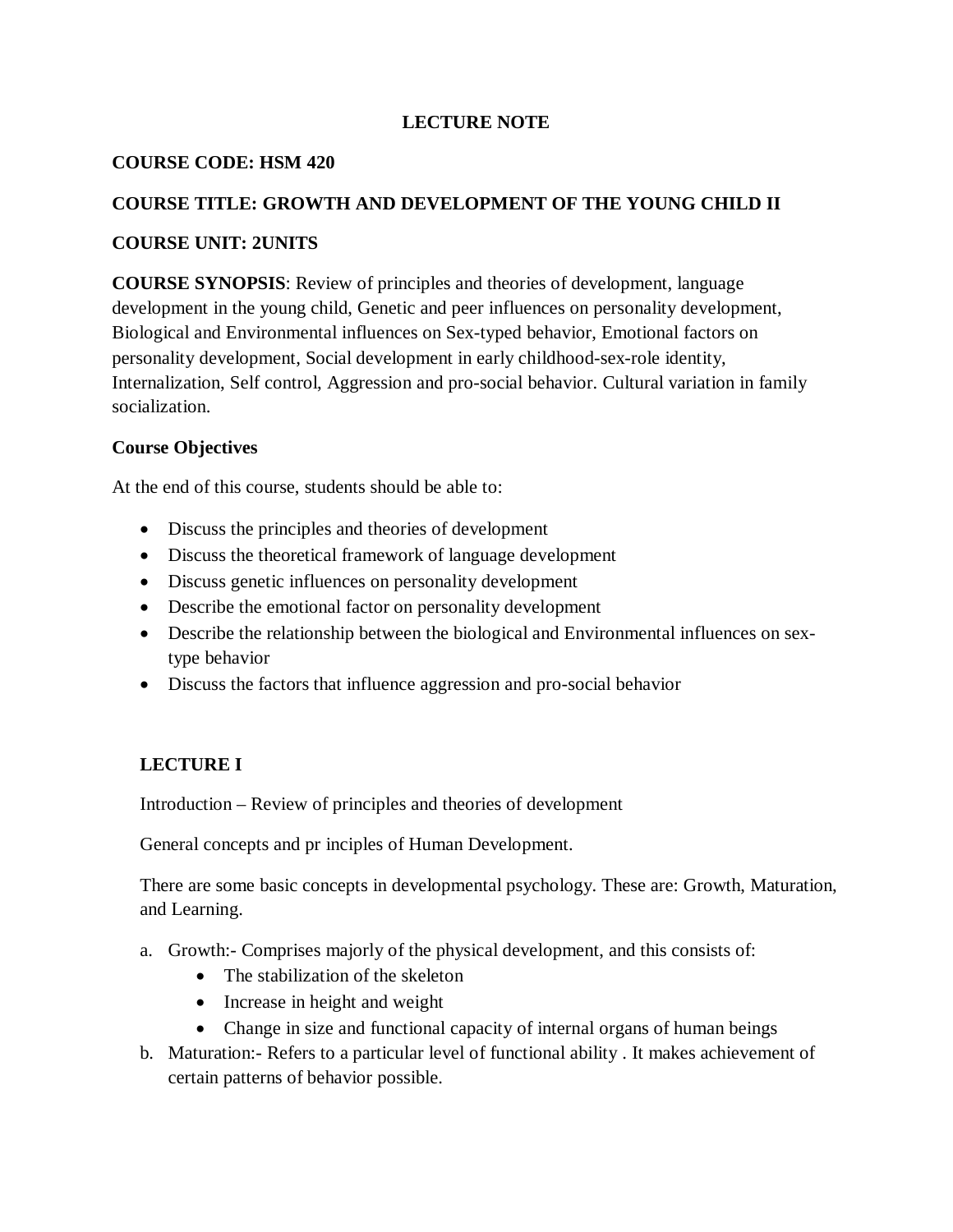c. Learning: Essentially the relatively permanent modifications in behaviours. This is a change in performance that results from experience, special training, observation and/or exercise.

**General Principles:** These are general principles that govern the understanding of human development. The principles are wholistically rather than independently.

These principles are:

- **Growth trend principles**: These indicate the direction of growth and its gradient in the human organism.
- **Principle of asynchronous growth**: Emphasizes the development of one part of the body before another.
- **Complexity of growth rate**: Indicates the intricate complexity involved in the process of development.
- **Principle of differentiation**: Indicates the process of development from the mass to the definite, from simple to complex, and from general to specific.
- **Principle of individual differences or uniqueness**: This refers to the uniqueness of individual, for no two persons are exactly the same.

## **Theories of Child Development**

There are four primary theories:

Psychoanalytic, Learning, Cognitive and Sociocultural

- Each offers insight into the forces guiding childhood growth.
- Each also has limitations, this is why many developmental scientists use more than one theory to guide their thinking about the growth of children.

# **LECTURES II & III: Language Development in the Young Child**

- Language development is a process
- Starts early in life, usually around age one
- It is biologically given and nothing can it
- Children's language development moves from simple to complex

What are Speech and Language?

- They are tools that humans use to communicate or share thoughts, ideas and emotions.
- Language is the set of rules shared by the individuals who are communicating, that allows them to exchange those thoughts, ideas or emotions.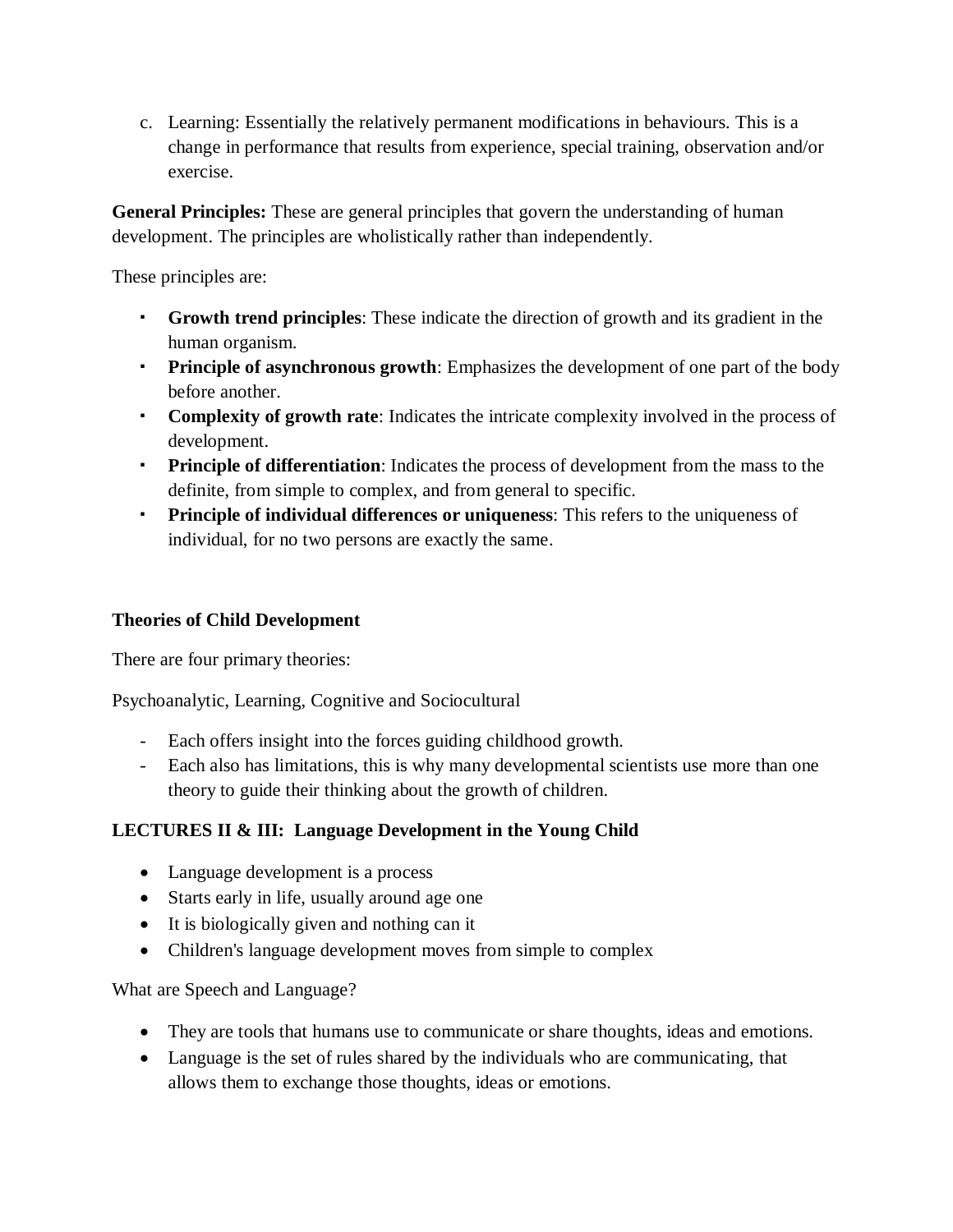Theoretical Frameworks of Language Development:-

There are four major theories:-

- i. The behaviourist theory Proposed by B. F. Skinner Suggests that language is learned through operant conditioning.
- ii. The nativist theory Proposed by Noam Chomsky. Chomsky is of the opinion that children have what is called LAD – an innate language acquisition device that allows children to produce consistent sentences once vocabulary is learned.
- iii. The empiricist theory this emphasizes the volume of information in the linguistic input that children receive.

This approach is characterized by the construction of computational models that learn aspects of language and/or that stimulate the type of linguistic output produced by children.

- iv. The interactionist theory: Consists of 2 components:
	- It's combination of both the nativist and behaviourist theories.
	- Language development in middle childhood
	- By the age seven years, almost all children have learned a great deal about their language.
	- Children improve their use of language and expand their structural knowledge
	- There are 3 types of changes in language usage:
		- a. Children begin to use language for their own purpose
		- b. Language becomes less literal.
		- c. Children are able to communicate with other more effectively.

# **LECTURE IV: Genetic and Peer influences on Personality Development:**

- Science of genetics is the study of heredity.
- Personality to social scientist, it is the sum total of behaviours, attitudes, beliefs and values that are characteristic of an individual.
- Personality development: the development of the organized pattern of behaviours and attitudes that makes a person distinctive.
- Genetic influences on personality development:
	- Biological factors e.g. hormones, brain structures influence an individual's behavior
	- Complex human behavior are not determined by single genes.
- Peer influence on personality development:
	- Peer groups normal, necessary and healthy part of adolescent development.
	- Peer groups provide the security of a "safety net".
	- Peer influence can also be very negative
	- Teens may be involved in risky behaviours as result of peer influence.